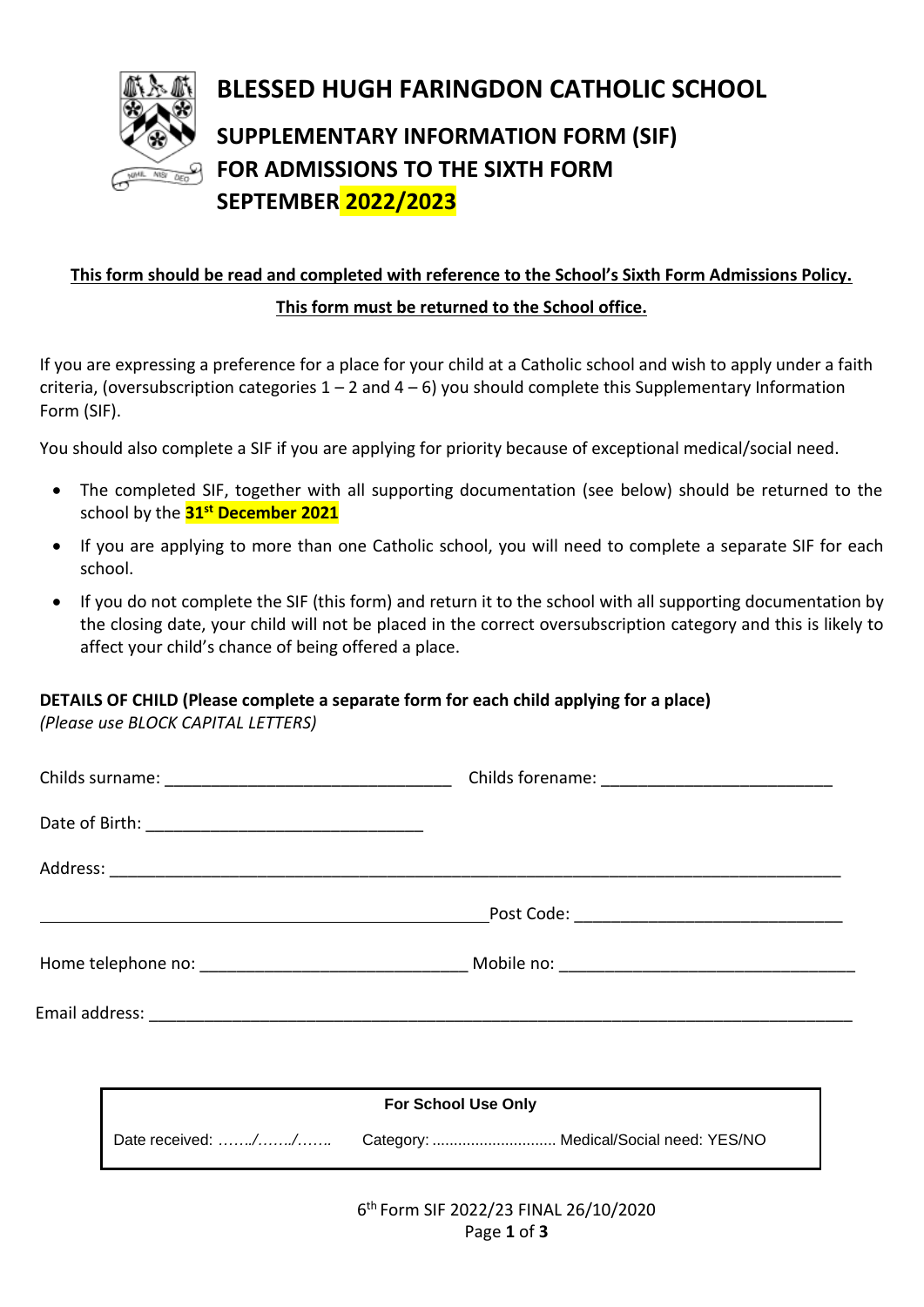**Religious status of child (please indicate by a tick in the appropriate box)**  Catholic □ Member of an Eastern Christian Church  $\Box$ Member of other Christian denomination  $\Box$ Member of other faith and the state of  $\Box$ Catholic parish in which your child lives (if applicable):

### **SUPPORTING DOCUMENTATION**

It is strongly recommended that all supporting documentation requested below is supplied. Failure to submit this information will prevent your child being placed in the correct oversubscription category and may result in the application not being successful**.**

#### **All documents should be provided at the same time as this form is returned to the school.**

#### **1. APPLICATION FOR A CATHOLIC CHILD**

#### **Evidence of Catholic Baptism/Reception**

- A copy (not the original) of the child's Baptism certificate **OR**
- Notification of Reception into full communion of the Catholic Church via the Rite of Christian Initiation

The Admission Authority may request additional supporting evidence if the written documents that are provided do not clarify the fact that the child was baptised or received into the Catholic Church, e.g. where the name and address of the Church is not on the certificate or where the name of the Church does not state whether it is a Catholic Church or not. Those who have difficulty obtaining written evidence of baptism or reception into the Church should contact their Parish Priest.

#### **2. APPLICATION FOR A MEMBER OF AN EASTERN CHRISTIAN CHURCH**

If application is being made for a place at the school for a member of an Eastern Christian Church, including Orthodox Churches, evidence of membership will be required. A certificate of baptism or reception from the authorities of that Church should be provided at the same time as this form is returned to the school.

#### **3. APPLICATION FOR A MEMBER OF ANOTHER CHRISTIAN DENOMINATION OR OTHER FAITH**

If an application is being made for a place at the school as a member of another Christian denomination or another faith, a letter confirming membership of that Christian denomination or faith and signed by the appropriate minister of religion or faith leader, will be required. Alternatively, the letter may be signed electronically and emailed direct to the school from the minister/faith leader's or church's email account

#### **4. APPLICATION FOR EXCEPTIONAL MEDICAL/SOCIAL NEED**

**STRONG AND RELEVANT EVIDENCE***,* **NAMING THE SCHOOL, MUST BE PROVIDED BY AN APPROPRIATE PROFESSIONAL AUTHORITY (e.g. qualified medical practitioner, education welfare officer, SENCO, senior UK service personnel, social worker or social care professional). EVIDENCE OF A DIAGNOSIS OR A LETTER FROM A PARENT EXPRESSING A PREFERENCE FOR THE SCHOOL IS NOT SUFFICIENT EVIDENCE** *(see note d).*

## **CHECKLIST**

**Have you:**

- enclosed a copy of the baptism certificate or certificate of reception into the full communion of a Catholic Church for the child (where applicable)  $\Box$
- enclosed a certificate of baptism or reception into the Eastern Christian Church (where applicable)
- enclosed a letter confirming membership of a Christian denomination or other faith (where applicable)
- enclosed evidence of exceptional medical/social need (where applicable)  $\Box$

6 th Form SIF 2022/23 FINAL 26/10/2020 Page **2** of **3**